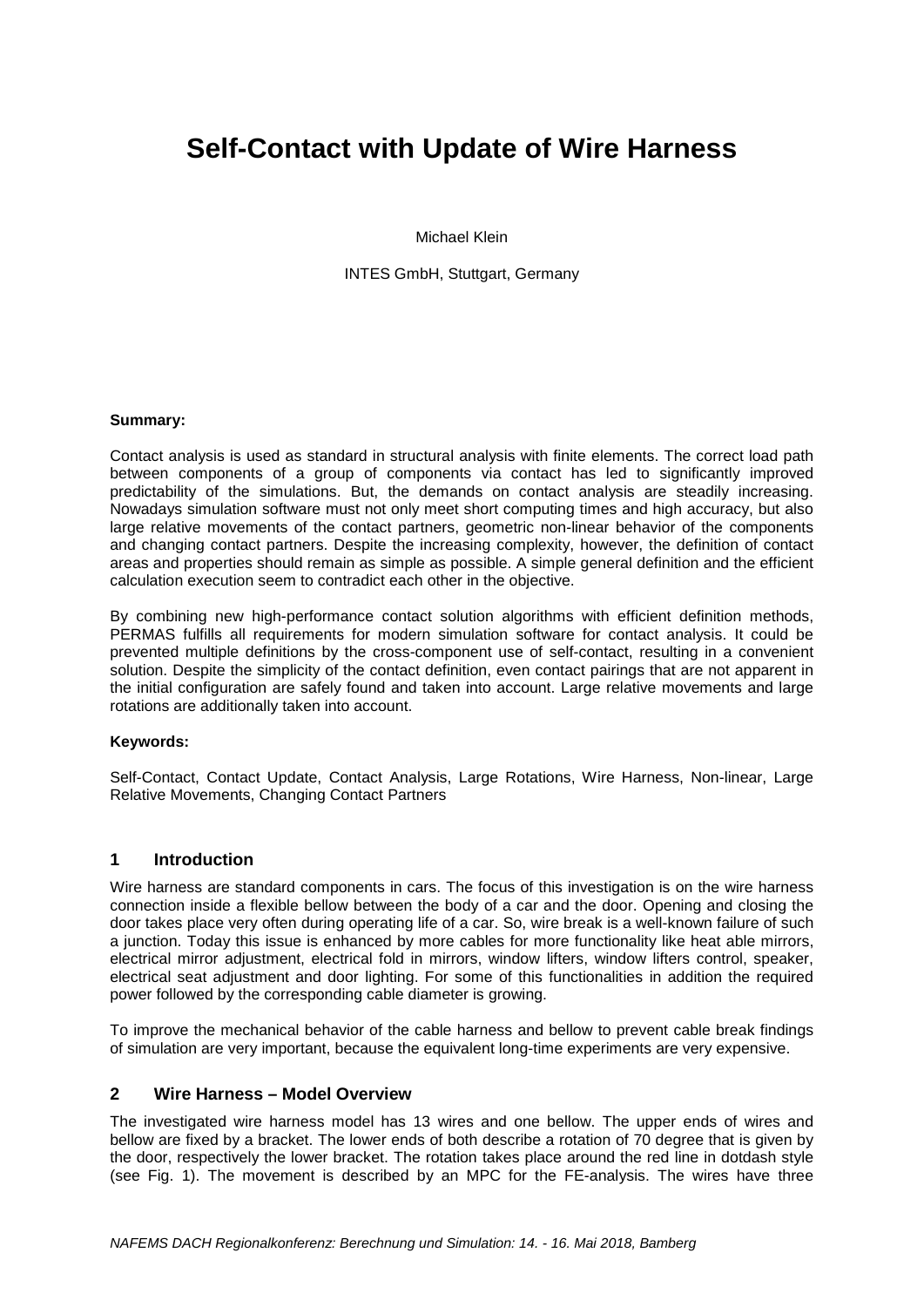different diameter: 1.4mm, 1.8mm and 2.1mm. The inner diameter of the bellow is 16mm the outer is 24mm. The wires are modeled by solid elements, the bellow by shell elements with thickness of 1mm.



*Fig. 1: Wire harness with bellow, axis of rotation, cable diameter, bellow diameter*

All together the model consists of 34,134 nodes, 21,444 hexahedron elements and 3,690 square shell elements.

# **3 Contact Definition**

Contact definition has several targets to hit. The physical contact properties, geometry, possible contact partner and partner search distances are the most important definitions. The geometry was changed by meshing from CAD geometry entities to element facets. For contact analysis the original geometry should be recycled as good as possible by smoothing technology. In left part of Fig. 2 a cut through the wires shows the facets of the finite elements. For contact analysis the smoothed surface is used as marked at one cable by a blue circle. At the bellow there are areas where the smoothing also should be used and edges, e.g. between the blue and gray areas, where the kinks should remain as kinks without smoothing.



Fig. 2: Kinks from element facets, for contact original geometry should be recovered

Contact partner search distances have influence on the run time. Bigger distances lead to bigger search regions and longer run times. But the search distance must always be big enough to cover the relative movement of the contact partners in one step.